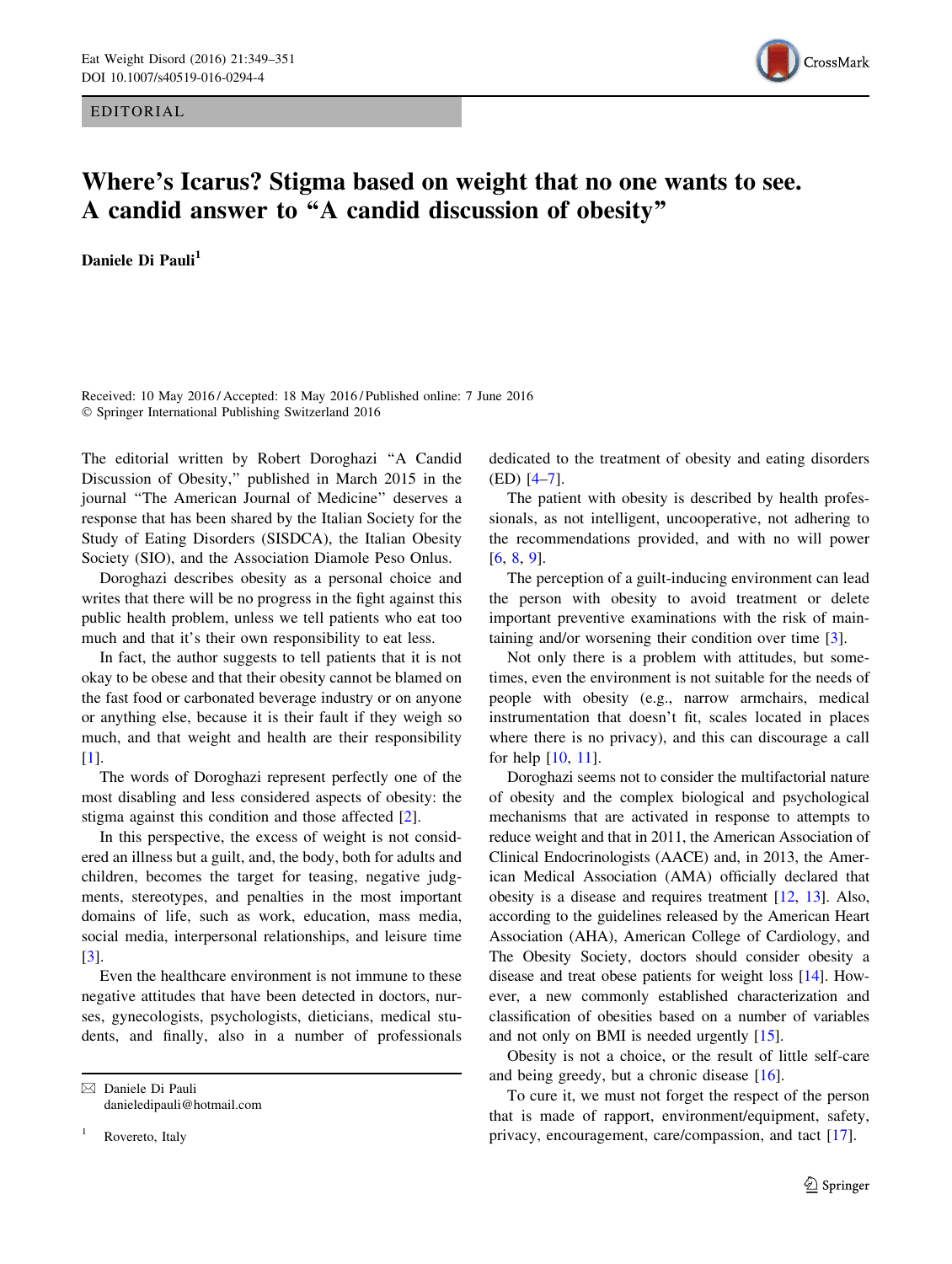<span id="page-1-0"></span>The same respect that Albert Stunkard called ''golden opportunity'' and ''the greatest gift that a doctor can give to a patient with obesity'' [[18\]](#page-2-0).

As health professionals, and scientific societies, we cannot allow the stigma toward obesity to go unnoticed like happens to Icarus, in the painting by Pieter Bruegel the Elder, in which no one seems to notice the son of Daedalus fallen from the sky into the sea.

In this painting, even if it is happening as an event of exceptional importance, life seems to go on as if nothing had happened, and even those who admire the picture for the first time barely notice the legs of the young man out of the water at the bottom right of the painting.

The stigma based on weight even if it is always more pervasive, common, and under everybody's eyes [[19\]](#page-2-0) is like Icarus represented by Bruegel ''no one seems to see it or give importance.''

In conclusion, I would suggest telling patients, ''Sir or Madam, obesity is not a choice or a fault, but a chronic disease that can have negative effects on physical and mental health. The environment in which we live, and our biology are powerful obstacles, but we can learn to recognize and manage them. It will not be always easy, but we will learn that the difficulties can become opportunities. We must begin with mutual respect, this is the first step... this is our responsibility''.



"Landscape with the fall of Icarus" P. Bruegel the Elder, Museum van Buuren, Brussels, Belgium.

## Compliance with ethical standards

Funding No funding.

Conflict of interest The Author declares that he has no conflict of interest.

Ethical approval This article does not contain any studies with human participants or animals performed by the author.

## References

- 1. Doroghazi RM (2015) A candid discussion of obesity. Am J Med 128(3):213–214. doi[:10.1016/j.amjmed.2014.09.024](http://dx.doi.org/10.1016/j.amjmed.2014.09.024)
- 2. Technical report: From weight to well being. Time for a shift in paradigm? [http://www.phsa.ca/population-public-health-site/](http://www.phsa.ca/population-public-health-site/Documents/W2WBTechnicalReport_20130208FINAL.pdf) [Documents/W2WBTechnicalReport\\_20130208FINAL.pdf](http://www.phsa.ca/population-public-health-site/Documents/W2WBTechnicalReport_20130208FINAL.pdf)
- 3. Puhl RM, Heuer CA (2009) The stigma of obesity: a review and update. Obesity (Silver Spring) 17(5):941–964. doi:[10.1038/oby.](http://dx.doi.org/10.1038/oby.2008.636) [2008.636](http://dx.doi.org/10.1038/oby.2008.636)
- 4. Phelan SM, Burgess DJ, Yeazel MW, Hellerstedt WL, Griffin JM, van Ryn M (2015) Impact of weight bias and stigma on quality of care and outcomes for patients with obesity. Obes Rev 16(4):319–326. doi[:10.1111/obr.12266](http://dx.doi.org/10.1111/obr.12266)
- 5. Phelan SM, Dovidio JF, Puhl RM, Burgess DJ, Nelson DB, Yeazel MW, Hardeman R, Perry S, van Ryn M (2014) Implicit and explicit weight bias in a national sample of 4732 medical students: the medical student CHANGES study. Obesity (Silver Spring) 22(4):1201–1208. doi:[10.1002/oby.20687](http://dx.doi.org/10.1002/oby.20687)
- 6. Schwartz MB, Chambliss HO, Brownell KD, Blair SN, Billington C (2003) Weight bias among health professionals specializing in obesity. Obes Res 11(9):1033–1039. doi:[10.1038/oby.2003.142](http://dx.doi.org/10.1038/oby.2003.142)
- 7. Puhl RM, Latner JD, King KM, Luedicke J (2014) Weight bias among professionals treating eating disorders: attitudes about treatment and perceived patient outcomes. Int J Eat Disord 47(1):65–75. doi:[10.1002/eat.22186](http://dx.doi.org/10.1002/eat.22186)
- 8. Hebl MR, Mannix LM (2003) The weight of obesity in evaluating others: a mere proximity effect. Pers Soc Psychol Bull 29(1):28–38. doi[:10.1177/0146167202238369](http://dx.doi.org/10.1177/0146167202238369)